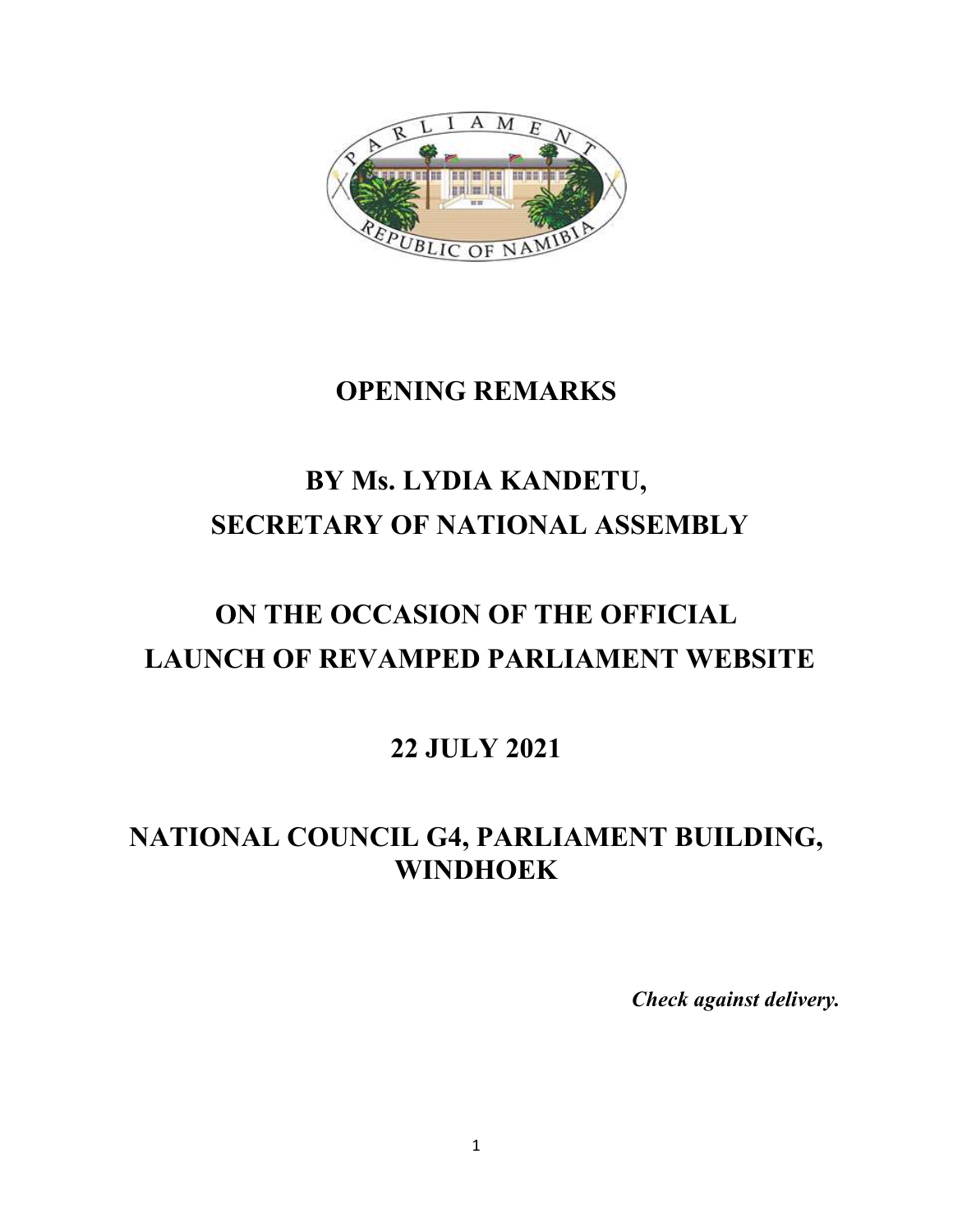**Honorable Speaker, of National Assembly Honorable Members, Mr. Tousy Namiseb: Secreatry of National Council Ms Natalia Russman: Resident Representative, Konrad Adenaur Stiftung Foundation (KAS) Representatives, Enhancing Participatory Democracy in Namibia (EPDN) Programme Mr. E. Amutenya: Deputy Executive Director, OPM Representatives: Imarketing Secretariat of Parliament,**

**Ladies and Gentlemen**

I warmly welcome each and every one of you to the launch of our new and revamped website. We are very excited to announce the launch of our newly designed website. Technology advancement and innovation especially in the time of global pandemics and the world moving towards digitalization is crucial as it allows not only accessibility but also easy dissemination of information and interaction.

After five months of hard work and dedication, we are delighted to officially announce the launch. Our intention has always been to make the new website responsive, easier to navigate, and more user-friendly. We have also enabled our website to accommodate livestreams of parliament